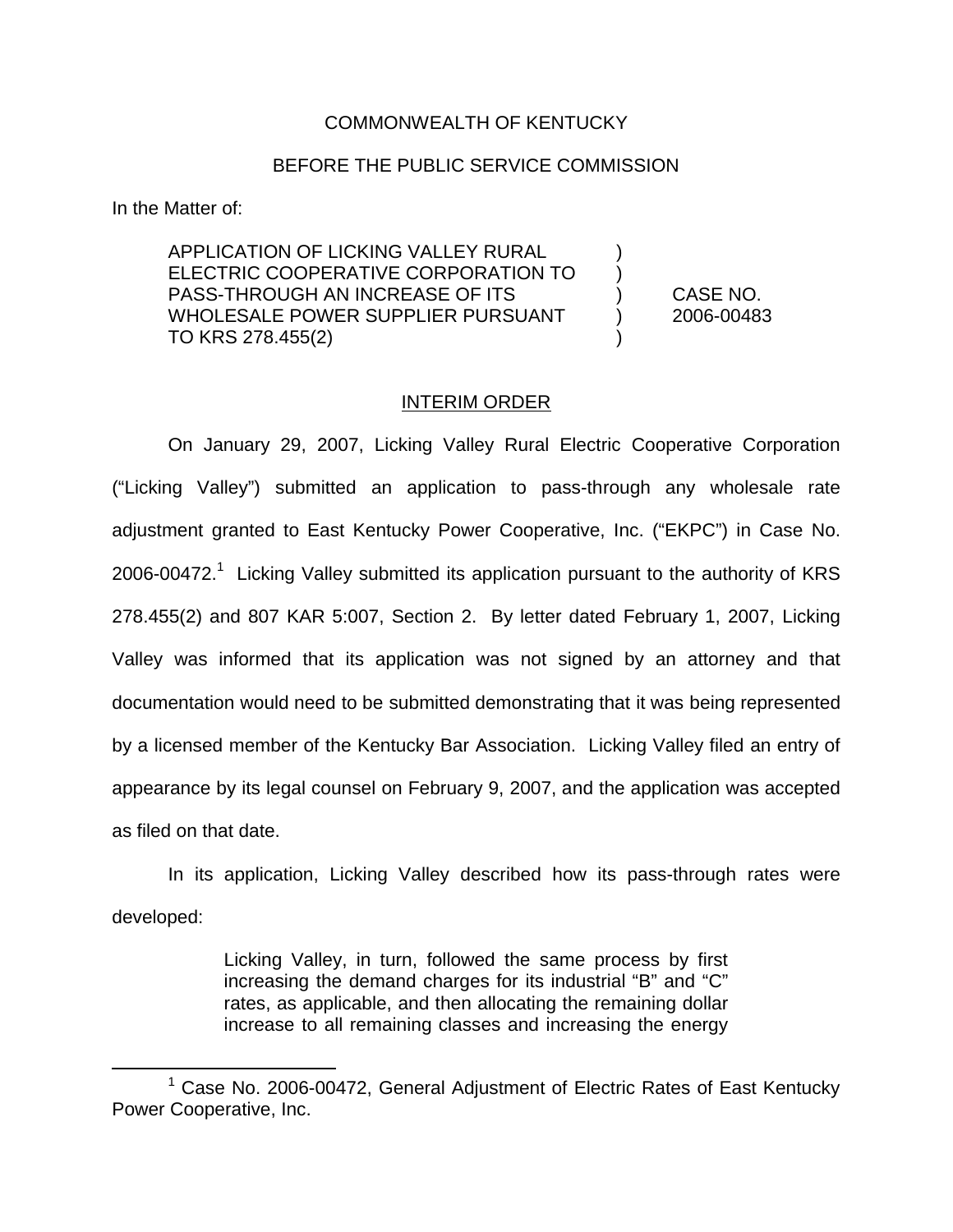charges for those rate schedules. In each instance, the retail rates for a particular class have been developed in a manner that is consistent with the method proposed by EKPC. The proposed rate design structure at retail does not change the rate design currently in effect and is consistent with the rate design methodology used at wholesale. $<sup>2</sup>$ </sup>

In support of its proposed pass-through methodology, Licking Valley stated that each Member System must recover the dollar increase from the new wholesale rates and that it is important to implement retail rates that mirror the change at wholesale, while still complying with the proportionality and rate design requirements. $3$  It further states that EKPC and the Member Systems understand that a "pure" proportional increase at retail would result in increases to customer, demand, and energy charges, but it does not agree that strict adherence to the existing proportion of revenue at retail by these components is reasonable. In support of this position it stated, for example, that EKPC and the Member Systems cannot justify a change to the customer charge as EKPC's proposed wholesale rate increase has no relationship to customer cost because EKPC has not proposed an increase in its substation or metering point charge.<sup>4</sup>

Licking Valley argues that KRS 278.455(2) explicitly recognizes "proportional" allocation without stating a specific method and, that it is reasonable for it to maintain the rate design relationship from wholesale to retail that has existed for a number of years.

<sup>2</sup> Application at 2.

<sup>&</sup>lt;sup>3</sup> Response to the Commission Staff's First Data Request dated March 12, 2007, Item  $2(b)$ .

 $4$  Id.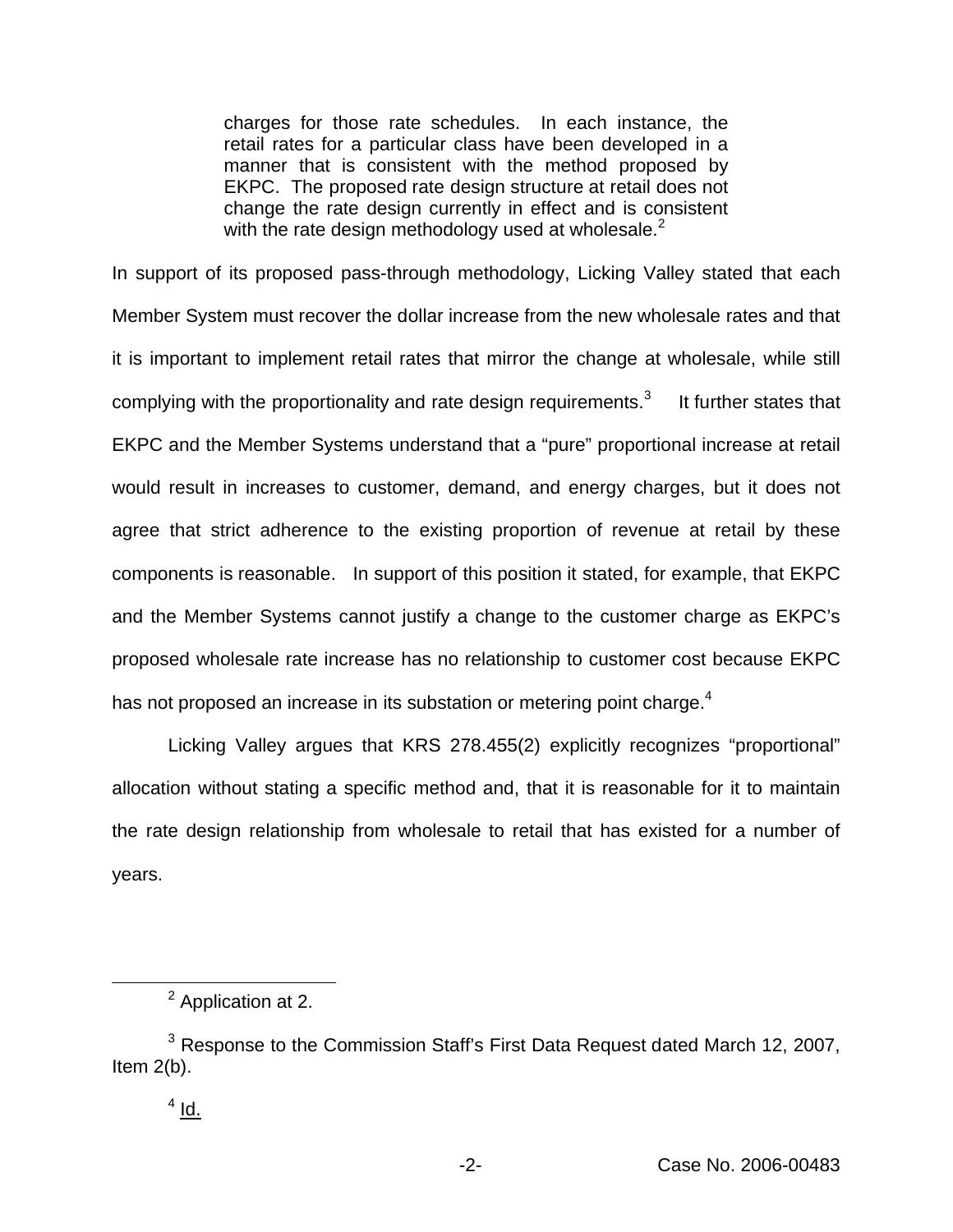Licking Valley also provided comparative analyses of its present and proposed revenues that reflected the percentage that each rate schedule or class represented of the total revenues and that reflected the percentage that each component of the base rates within each rate schedule or class represented of the total base rate revenues.<sup>5</sup>

KRS 278.455(2) provides that a distribution cooperative may change its rates to reflect a change in the rate of its wholesale supplier if the effects of an increase or decrease are allocated to each class and within each tariff on a proportional basis that will result in no change in the rate design currently in effect. Further, 807 KAR 5:007, Section 2(2), provides that the distribution cooperative shall file an analysis demonstrating that the rate change does not alter the rate design currently in effect and the revenue change has been allocated to each class and within each tariff on a proportional basis.

The Commission has reviewed the approach proposed by Licking Valley to passthrough any increases in the wholesale rates from EKPC and to allocate any increases to its retail rates. Based upon this review, the Commission finds that Licking Valley's approach does not comply with the provisions of KRS 278.455(2) and 807 KAR 5:007, Section 2(2), and therefore it should be rejected. Both the statute and administrative regulation are quite clear that the allocation of the wholesale rate increase must not change the retail rate design currently in effect and that the wholesale rate increase must be allocated to each retail class and within each retail tariff on a proportional basis. There is no provision in either KRS 278.455 or 807 KAR 5:007 requiring that there be a correlation between the proposed wholesale rate design and the proposed retail rate

 $<sup>5</sup>$  ld., Item 3(a).</sup>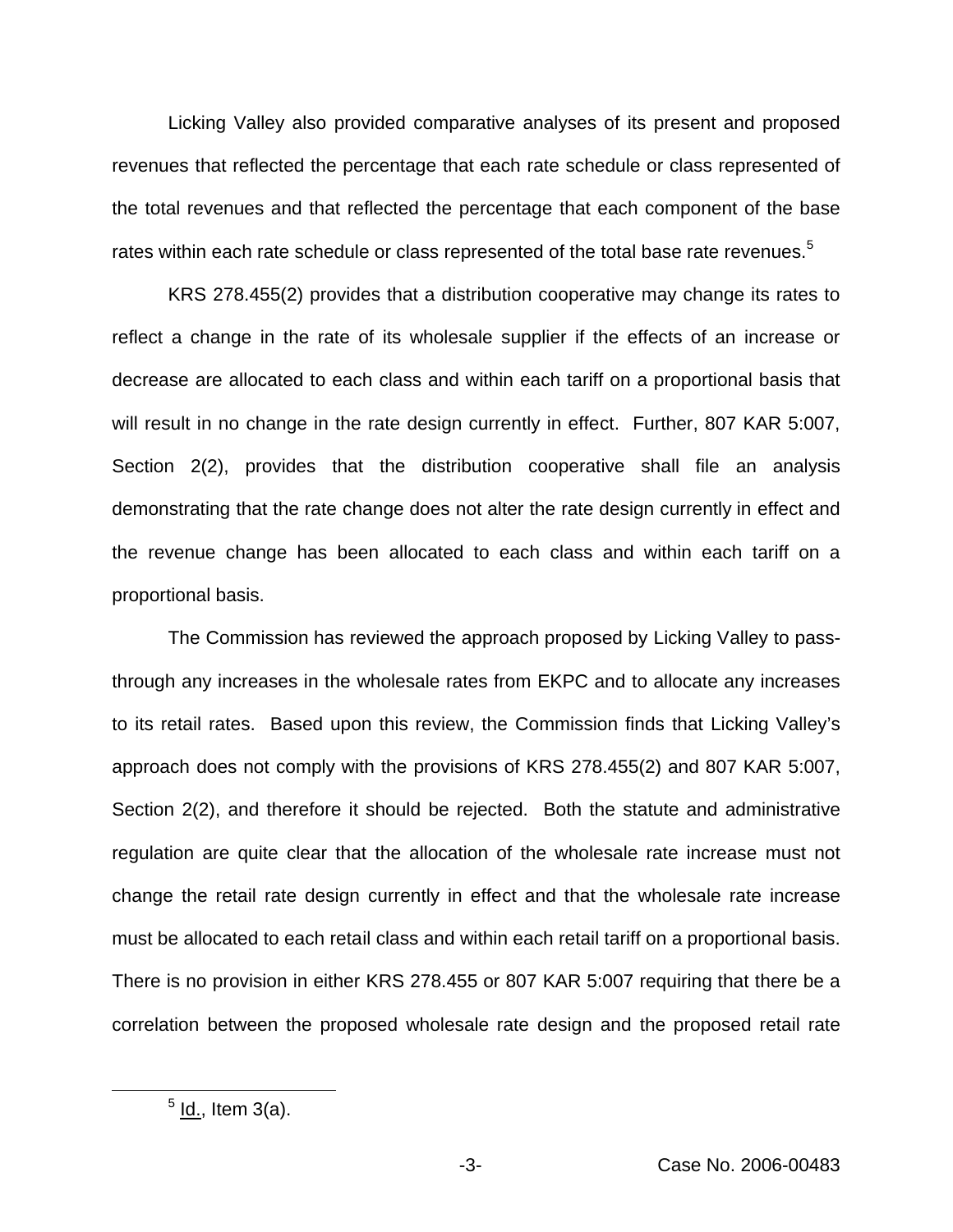design. Moreover, there is no provision or requirement that the process utilized to develop the wholesale rates must be followed or duplicated in the retail rates.

What is required is an allocation of the wholesale rate increase to the retail rates, on a proportional basis to each retail class and within each retail tariff, in a manner that does not change the existing distribution cooperative rate design. Contrary to the arguments of Licking Valley and EKPC, the Commission finds that the statute and administrative regulation require the distribution cooperative to follow a "strict adherence" to the existing proportion of revenues at retail, by rate mechanism component. Licking Valley and EKPC have offered no evidence supporting their contention that the pass-through at retail must follow the proposed wholesale rate design process in a proportional manner.

The Commission today has issued an Order in Case No. 2006-00472 authorizing an interim \$19.0 million annualized increase in EKPC's wholesale rates, subject to refund, which becomes effective for service rendered on and after April 1, 2007. Licking Valley's share of this interim increase is \$454,356. A post-hearing data response filed by EKPC in Case No. 2006-00472 on March 27, 2007<sup>6</sup> included the determination of Licking Valley's rates reflecting the \$454,356 interim increase. However, those rates were developed using the same approach Licking Valley submitted with its application. As the Commission has found that approach should be rejected, the rates submitted for Licking Valley on March 27, 2007 should also be rejected. Under the provisions of KRS

<sup>6</sup> Case No. 2006-00472, Responses to Commission Staff's Data Request at Hearing on March 22, 2007, Item 2(b), Case No. 2006-00483, Attachments 1 and 2.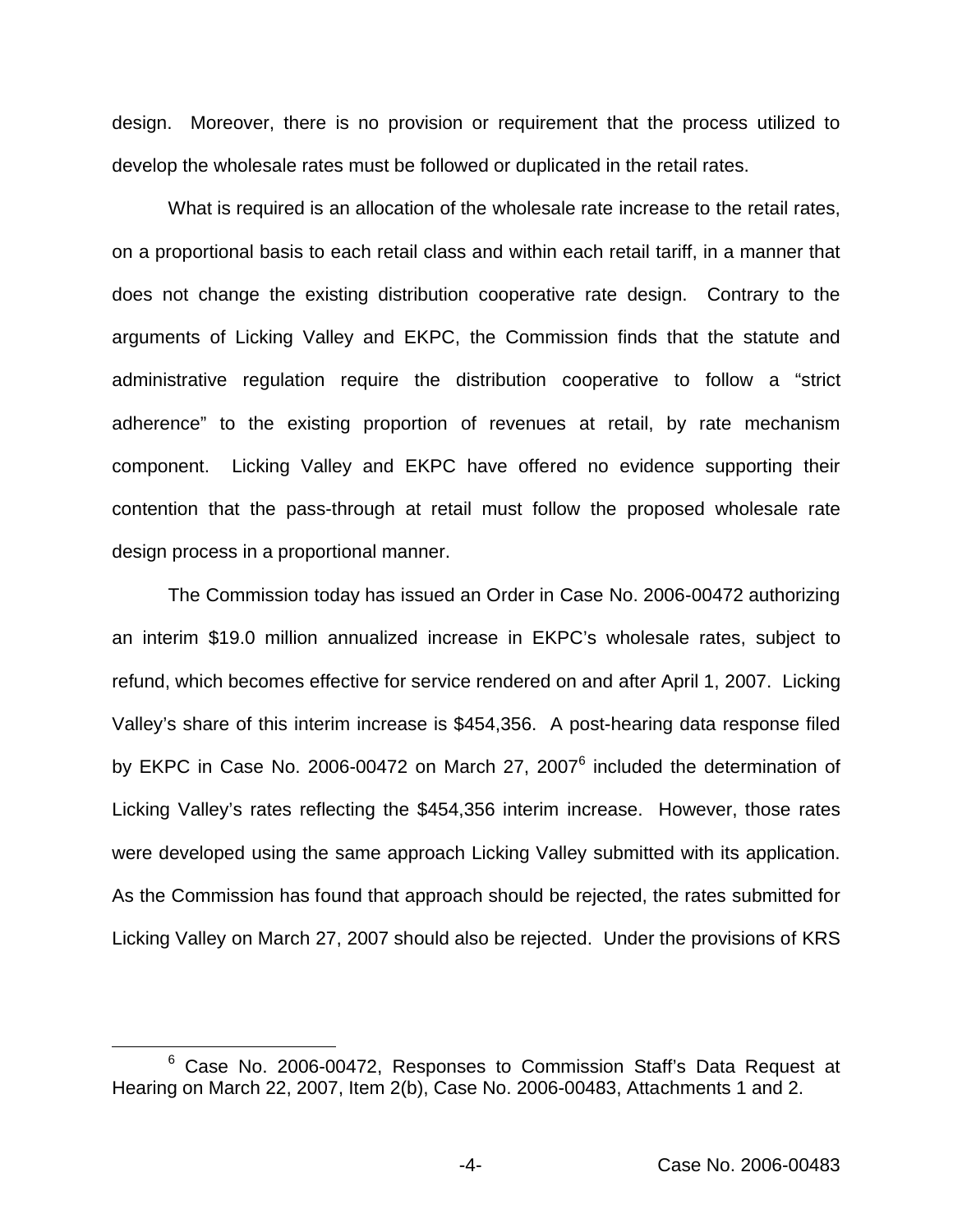278.455(2), the change in Licking Valley's retail rates to reflect this increase must become effective for service rendered on and after April 1, 2007.

IT IS THEREFORE ORDERED that:

1. The approach proposed by Licking Valley to allocate its portion of any increase in the wholesale rates authorized in Case No. 2006-00472 is rejected.

2. The proposed rates submitted with Licking Valley's application and the revised rates provided in a post-hearing data response in Case No. 2006-00472 are not consistent with the provisions of KRS 278.455 and 807 KAR 5:007 and are denied.

3. Licking Valley shall develop retail rates that allocate the \$454,356 interim increase in wholesale rates authorized for EKPC on a proportional basis consistent with the requirements of KRS 278.455(2) and 807 KAR 5:007, Section 2(2).

4. Licking Valley shall file these new interim retail rates with the Commission within 10 days of the date of this Order.

5. Licking Valley shall submit within 10 days of the date of this Order analyses which demonstrate the interim increase has been allocated on a proportional basis to each class and within each tariff, in a manner that does not change Licking Valley's existing rate design. The analyses shall follow the format required in the Commission Staff's First Data Request dated March 12, 2007, Item 3(a)(1) and 3(a)(2). The analyses are to be provided in both hard copy and electronic Excel formats. The electronic analyses shall be provided on either CD-ROM or diskette with all formulas intact.

6. The increase in interim rates approved herein is subject to refund and shall become effective for service rendered on and after April 1, 2007.